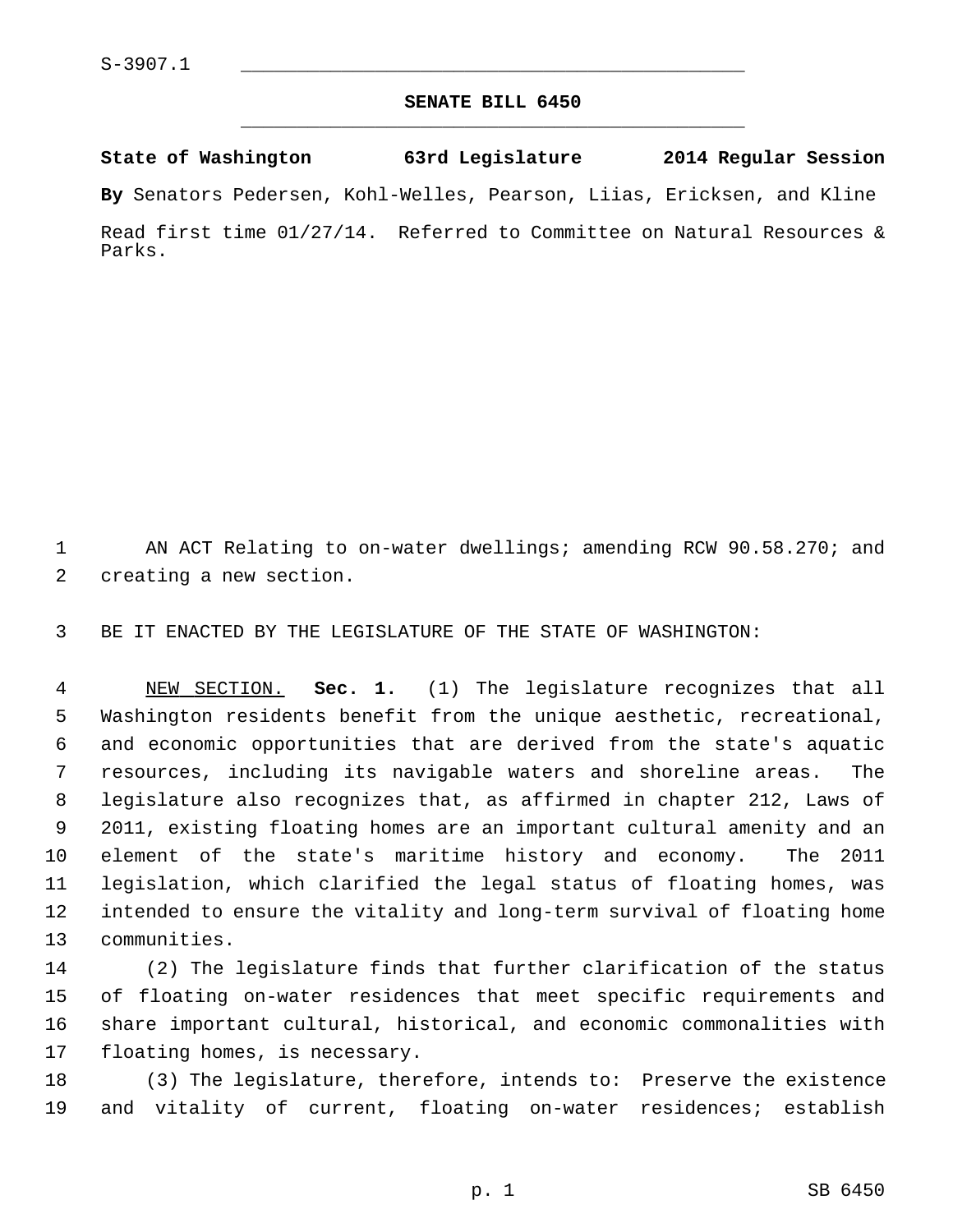1 greater clarity and regulatory uniformity for these residences; and 2 respect the well-established authority of local governments to 3 determine compliance with regulatory requirements applicable to their 4 jurisdiction.

 5 **Sec. 2.** RCW 90.58.270 and 2011 c 212 s 2 are each amended to read 6 as follows:

7 (1) Nothing in this ((statute)) section shall constitute authority 8 for requiring or ordering the removal of any structures, improvements, 9 docks, fills, or developments placed in navigable waters prior to 10 December 4, 1969, and the consent and authorization of the state of 11 Washington to the impairment of public rights of navigation, and 12 corollary rights incidental thereto, caused by the retention and 13 maintenance of said structures, improvements, docks, fills or 14 developments are hereby granted: PROVIDED, That the consent herein 15 given shall not relate to any structures, improvements, docks, fills, 16 or developments placed on tidelands, shorelands, or beds underlying 17 said waters which are in trespass or in violation of state statutes.

18 (2) Nothing in this section shall be construed as altering or 19 abridging any private right of action, other than a private right which 20 is based upon the impairment of public rights consented to in 21 subsection (1) ((hereof)) of this section.

22 (3) Nothing in this section shall be construed as altering or 23 abridging the authority of the state or local governments to suppress 24 or abate nuisances or to abate pollution.

25 (4) Subsection (1) of this section shall apply to any case pending 26 in the courts of this state on June 1, 1971 relating to the removal of 27 structures, improvements, docks, fills, or developments based on the 28 impairment of public navigational rights.

29 (5)(a) A floating home permitted or legally established prior to 30 January 1, 2011, must be classified as a conforming preferred use.

31 (b) A floating on-water residence that is permitted or legally 32 established prior to July 1, 2014, must be classified as a conforming 33 preferred use.

34 (c) For the purposes of this subsection:

35 (i) "Conforming preferred use" means that applicable development 36 and shoreline master program regulations may only impose reasonable 37 conditions and mitigation that will not effectively preclude